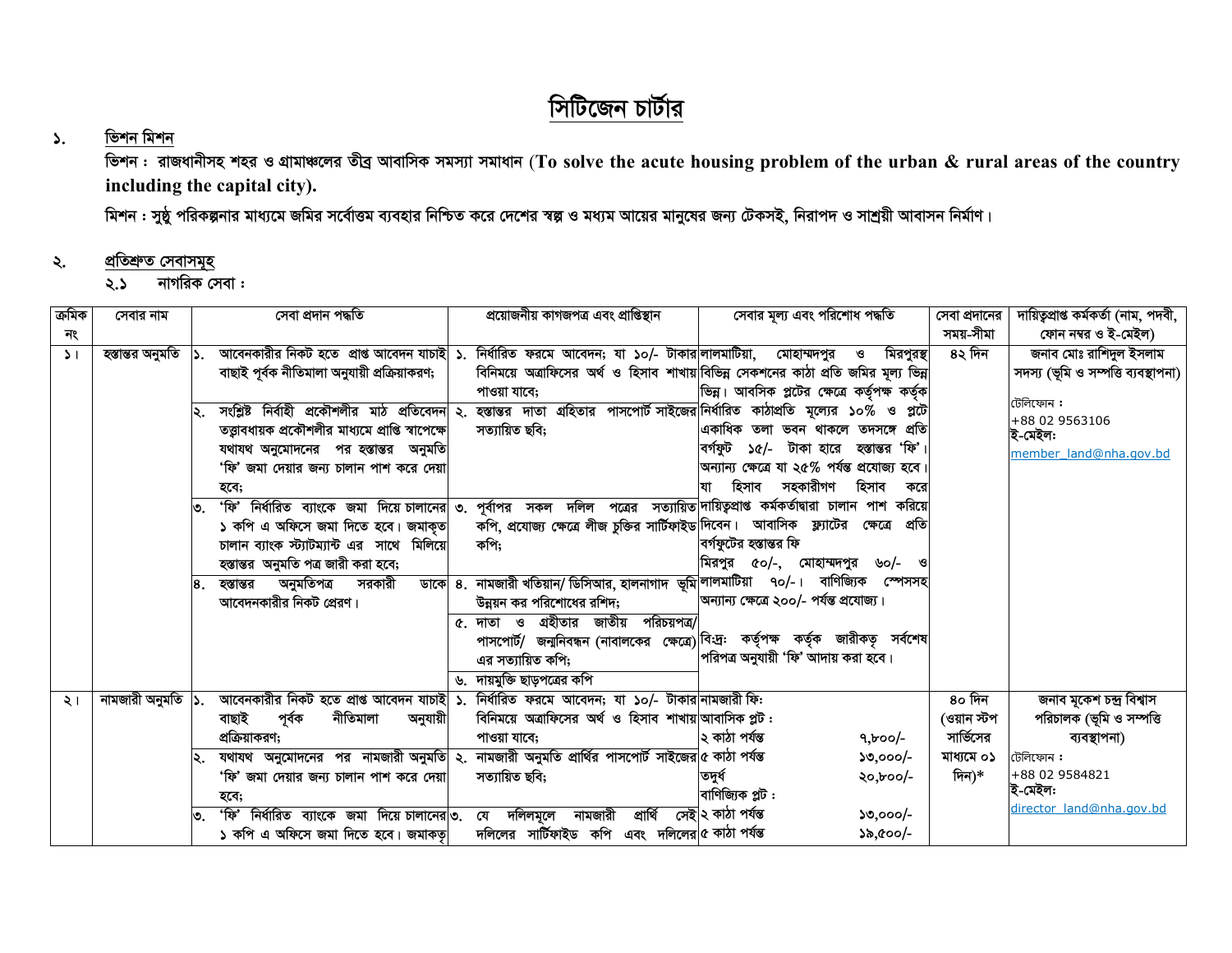|                |                         | চালান ব্যাংক স্ট্যাটম্যান্ট এর সাথে মিলিয়ে<br>নামজারী অনুমতি পত্র জারী করা হবে;          |    | রশিদের সত্যায়িত ফটোকপি/ মূল দলিলের তদুর্ধ<br>সত্যায়িত ফটোকপি; |                                                 | ২৬,০০০/-   |        |                                     |
|----------------|-------------------------|-------------------------------------------------------------------------------------------|----|-----------------------------------------------------------------|-------------------------------------------------|------------|--------|-------------------------------------|
|                |                         | ৪. নামজারী অনুমতিপত্র সরকারী<br>ডাকে $8.$                                                 |    | পূর্বাপর সকল দলিল পত্রের সত্যায়িত।শিল্পপ্লট:                   |                                                 |            |        |                                     |
|                |                         | আবেদনকারীর নিকট প্রেরণ।                                                                   |    | কপি;                                                            | ২ কাঠা পৰ্যন্ত                                  | $50,800/-$ |        |                                     |
|                |                         |                                                                                           | ¢. | জাতীয় পরিচয়পত্র/ পাসপোর্ট/ জন্মনিবন্ধন ৫ কাঠা পর্যন্ত         |                                                 | ১৫,৬০০/-   |        |                                     |
|                |                         |                                                                                           |    | (নাবালকের ক্ষেত্রে) এর সত্যায়িত কপি;                           | তদুৰ্ধ                                          | ২৩,৪০০/-   |        |                                     |
|                |                         |                                                                                           |    | ৬. ওয়ারিশ নামজারীর ক্ষেত্রে যথাযথ কর্তৃপক্ষ                    |                                                 |            |        |                                     |
|                |                         |                                                                                           |    | কতর্কৃ প্রদত্ত মূল ওয়ারিশ সনদ/ সাকশেসন $ $ প্রাতিষ্ঠানিক প্লট: |                                                 |            |        |                                     |
|                |                         |                                                                                           |    | সার্টিফিকেট এর সত্যায়িত ফটোকপি;                                | ২ কাঠা পৰ্যন্ত                                  | $50,000/-$ |        |                                     |
|                |                         |                                                                                           |    |                                                                 | ৫ কাঠা পৰ্যন্ত                                  | ১৯,৫০০/-   |        |                                     |
|                |                         |                                                                                           |    |                                                                 | তদুৰ্ধ                                          | ২৬,০০০/-   |        |                                     |
|                |                         |                                                                                           |    |                                                                 | আবাসিক ফ্ল্যাট (প্ৰতি বৰ্গফূট)                  | $\Omega$   |        |                                     |
|                |                         |                                                                                           |    |                                                                 | দোকান (প্ৰতি বৰ্গফূট)                           | $80 -$     |        |                                     |
|                |                         |                                                                                           |    |                                                                 | বাণিজ্যিক স্পেস (প্ৰতি বৰ্গফূট) ৪০/-            |            |        |                                     |
|                |                         |                                                                                           |    |                                                                 | যা হিসাব সহকারীগণ হিসাব                         | করে        |        |                                     |
|                |                         |                                                                                           |    |                                                                 | দায়িতৃপ্রাপ্ত কর্মকর্তাদ্বারা চালান পাশ করিয়ে |            |        |                                     |
|                |                         |                                                                                           |    |                                                                 | দিবেন।                                          |            |        |                                     |
|                |                         |                                                                                           |    |                                                                 | বি:দ্র: কর্তৃপক্ষ কর্তৃক জারীকতৃ সর্বশেষ        |            |        |                                     |
|                |                         |                                                                                           |    |                                                                 | পরিপত্র অনুযায়ী 'ফি' আদায় করা হবে।            |            |        |                                     |
| ৩।             | খেলাপী কিস্তির          | <b> ১. আবেনকারীর নিকট হতে প্রাপ্ত আবেদন যাচাই  ১. নির্ধারিত ফরমে আবেদন; যা ১০/- টাকার</b> |    |                                                                 |                                                 |            | ২৩ দিন | জনাব মোঃ রাশিদুল ইসলাম              |
|                | টাকা জমা দেয়ার         | নীতিমালা<br>বাছাই<br>পূৰ্বক<br>অনুযায়ী                                                   |    | বিনিময়ে অত্রাফিসের অর্ ও হিসাব শাখায়                          |                                                 |            |        | সদস্য (ভূমি ও সম্পত্তি ব্যবস্থাপনা) |
|                | অনুমতি                  | প্রক্রিয়াকরণ;                                                                            |    | পাওয়া যাবে;                                                    |                                                 |            |        |                                     |
|                |                         | যথাযথ অনুমোদনের পর সুদসহ খেলাপি ২. পাসপোর্ট সাইজের সত্যায়িত ছবি;                         |    |                                                                 |                                                 |            |        | টেলিফোন :<br>+88 02 9563106         |
|                |                         | কিস্তি জমা দেয়ার জন্য চালান পাশ করে দেয়া ৩. ব্যাংকে জমাদানের সকল চালানের সত্যায়িত      |    |                                                                 |                                                 |            |        | ই-মেইল:                             |
|                |                         | হবে।                                                                                      |    | কপি;                                                            |                                                 |            |        | member land@nha.gov.bd:             |
|                |                         |                                                                                           | 8. | পূর্বাপর সকল দলিল পত্রের সত্যায়িত                              |                                                 |            |        |                                     |
|                |                         |                                                                                           |    | কপি;                                                            |                                                 |            |        |                                     |
|                |                         |                                                                                           |    | ৫. জাতীয় পরিচয়পত্র/ পাসপোর্ট/জন্মনিবন্ধন                      |                                                 |            |        |                                     |
|                |                         |                                                                                           |    | (নাবালকের ক্ষেত্রে) এর সত্যায়িত কপি;                           |                                                 |            |        |                                     |
| 8 <sub>1</sub> | দায়মুক্তি ছাড়পত্র  ১. | আবেনকারীর নিকট হতে প্রাপ্ত আবেদন যাচাই ১.                                                 |    | নিৰ্ধারিত ফরমে আবেদন; যা ১০/- টাকার                             | নাই                                             |            | ২৬ দিন | জনাব মূকেশ চন্দ্ৰ বিশ্বাস           |
|                |                         | নীতিমালা<br>বাছাই<br>পূৰ্বক<br>অনুযায়ী                                                   |    | বিনিময়ে অত্রাফিসের অ ও হিসাব শাখায়                            |                                                 |            |        | পরিচালক (ভূমি ও সম্পত্তি            |
|                |                         | প্রক্রিয়াকরণ;                                                                            |    | পাওয়া যাবে;                                                    |                                                 |            |        | ব্যবস্থাপনা)                        |
|                |                         | যথাযথ অনুমোদনের পর খেলাপি পাওনা ২. পাসপোর্ট সাইজের সত্যায়িত ছবি;                         |    |                                                                 |                                                 |            |        | টেলিফোন :                           |
|                |                         | থাকলে তা জমা দেয়ার জন্য চালান পাশ করে                                                    |    |                                                                 |                                                 |            |        | +88 02 9584821<br>ই-মেইল:           |
|                |                         | দেয়া হবে। তা নিৰ্ধারিত ব্যাংকে জমা দিয়ে                                                 |    |                                                                 |                                                 |            |        | director land@nha.gov.bd            |
|                |                         | চালানের ১ কপি এ অফিসে জমা দিতে হবে                                                        |    |                                                                 |                                                 |            |        |                                     |
|                |                         | জমাকত চালান ব্যাংক স্ট্যাটম্যান্ট এর সাথে                                                 |    |                                                                 |                                                 |            |        |                                     |
|                |                         | মিলিয়ে দায়মুক্তি ছাড়পত্র জারী করা হবে;                                                 |    |                                                                 |                                                 |            |        |                                     |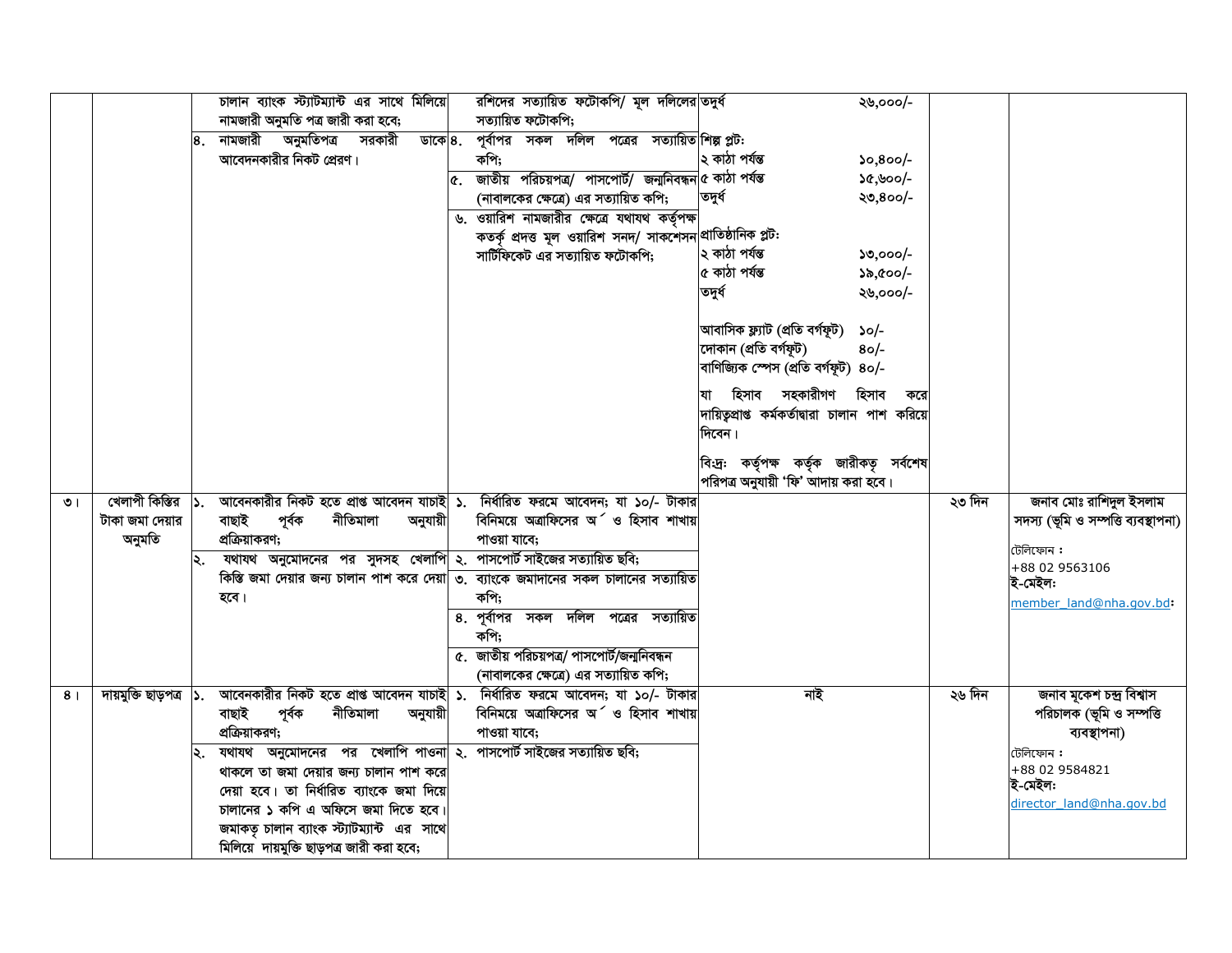|                |                                     | ৩.                | সরকারী<br>পত্ৰ<br>প্রেরণ।                                                                                                                                                                                                       | ভাকে আবেদনকারীর নিকট ৩. ব্যাংকে জমাদানের সকল চালানের সত্যায়িত<br>কপি;<br>৪. পূর্বাপর সকল দলিল পত্রের সত্যায়িত<br>কপি;<br>৫. জাতীয় পরিচয়পত্র/ পাসপোর্ট/জন্মনিবন্ধন<br>(নাবালকের ক্ষেত্রে) এর সত্যায়িত কপি; |                                |                                                                       |
|----------------|-------------------------------------|-------------------|---------------------------------------------------------------------------------------------------------------------------------------------------------------------------------------------------------------------------------|----------------------------------------------------------------------------------------------------------------------------------------------------------------------------------------------------------------|--------------------------------|-----------------------------------------------------------------------|
| $\alpha$       | ভাঙ্গা ও<br>পুনঃনির্মানের<br>অনুমতি | ۱১.               | আবেনকারীর নিকট হতে প্রাপ্ত আবেদন যাচাই ১. ১. নির্ধারিত ফরমে আবেদন; যা ১০/- টাকার<br>বাছাই পূৰ্বক নীতিমালা অনুযায়ী প্ৰক্ৰিয়াকরণ;                                                                                               | বিনিময়ে অত্রাফিসের অর্থ ও হিসাব শাখায়<br>পাওয়া যাবে;                                                                                                                                                        | ২০ দিন<br>$50,000/-$           | জনাব মূকেশ চন্দ্ৰ বিশ্বাস<br>পরিচালক (ভূমি ও সম্পত্তি<br>ব্যবস্থাপনা) |
|                |                                     | ৩.                | ২. যথাযথ অনুমোদনের পর 'ফি' জমা দেয়ার ২. পাসপোর্ট সাইজের সত্যায়িত ছবি;<br>জন্য চালান পাশ করে দেয়া হবে;<br>'ফি' নির্ধারিত ব্যাংকে জমা দিয়ে চালানের ৩. পূর্বাপর সকল দলিল পত্রের সত্যায়িত<br>১ কপি এ অফিসে জমা দিতে হবে। জমাকত | কপি:                                                                                                                                                                                                           |                                | টেলিফোন:<br>+88 02 9584821<br>ই-মেইল:<br>director land@nha.gov.bd     |
|                |                                     |                   | চালান ব্যাংক স্ট্যাটম্যান্ট এর সাথে মিলিয়ে<br>অনুমতি পত্র জারী করা হবে;<br>8. অনুমতিপত্র সরকারী ডাকে আবেদনকারীর ৪. জাতীয় পরিচয়পত্র/ পাসপোর্ট/জন্মনিবন্ধন                                                                     |                                                                                                                                                                                                                |                                |                                                                       |
| ৬।             | সময় বৰ্ধিত করণ  ১.                 |                   | নিকট প্রেরণ।<br>আবেনকারীর নিকট হতে প্রাপ্ত আবেদন যাচাই <mark>  ১. নির্ধারিত ফরমে আবেদন; যা ১০/- টাকার</mark>  <br>বাছাই পূৰ্বক নীতিমালা অনুযায়ী প্ৰক্ৰিয়াকরণ;                                                                 | (নাবালকের ক্ষেত্রে) এর সত্যায়িত কপি;<br>বিনিময়ে অত্রাফিসের অর্থ ও হিসাব শাখায়<br>পাওয়া যাবে;                                                                                                               | ২৫ দিন<br>$50,000/-$           | জনাব মূকেশ চন্দ্ৰ বিশ্বাস<br>পরিচালক (ভূমি ও সম্পত্তি<br>ব্যবস্থাপনা) |
|                |                                     | ৩.                | $ $ ২. যথাযথ অনুমোদনের পর 'ফি' জমা দেয়ার $ $ ২. পাসপোর্ট সাইজের সত্যায়িত ছবি;<br>জন্য চালান পাশ করে দেয়া হবে;<br>'ফি' নির্ধারিত ব্যাংকে জমা দিয়ে চালানের ৩. পূর্বাপর সকল দলিল পত্রের সত্যায়িত                              |                                                                                                                                                                                                                |                                | টেলিফোন :<br>+88 02 9584821<br>ই-মেইল:                                |
|                |                                     |                   | ১ কপি এ অফিসে জমা দিতে হবে। জমাকত<br>চালান ব্যাংক স্ট্যাটম্যান্ট এর সাথে মিলিয়ে<br>অনুমতি পত্র জারী করা হবে;                                                                                                                   | কপি:                                                                                                                                                                                                           |                                | director land@nha.gov.bd                                              |
|                |                                     |                   | $\vert$ ৪. অনুমতিপত্র সরকারী ডাকে আবেদনকারীর $\vert$ ৪. জাতীয় পরিচয়পত্র/ পাসপোর্ট/জন্মনিবন্ধন<br>নিকট প্রেরণ।                                                                                                                 | (নাবালকের ক্ষেত্রে) এর সত্যায়িত কপি;                                                                                                                                                                          |                                |                                                                       |
| 9 <sub>1</sub> | বন্ধক অনুমতি                        |                   | আবেনকারীর নিকট হতে প্রাপ্ত আবেদন যাচাই   ১. ১. নির্ধারিত ফরমে আবেদন; যা ১০/- টাকার<br>বাছাই পূৰ্বক নীতিমালা অনুযায়ী প্ৰক্ৰিয়াকরণ;                                                                                             | বিনিময়ে অত্রাফিসের অর্থ ও হিসাব শাখায়<br>পাওয়া যাবে;                                                                                                                                                        | ১৭ দিন<br>$\mathcal{L}$ ,000/- | জনাব মূকেশ চন্দ্ৰ বিশ্বাস<br>পরিচালক (ভূমি ও সম্পত্তি<br>ব্যবস্থাপনা) |
|                |                                     |                   | $ \mathsf{k} $ . যথাযথ অনুমোদনের পর 'ফি' জমা দেয়ার $ \mathsf{k} $ . পাসপোর্ট সাইজের সত্যায়িত ছবি;<br>জন্য চালান পাশ করে দেয়া হবে;                                                                                            |                                                                                                                                                                                                                |                                | টেলিফোন:<br>+88 02 9584821                                            |
|                |                                     | ত. $\blacksquare$ | 'ফি' নির্ধারিত ব্যাংকে জমা দিয়ে চালানের ৩. পূর্বাপর সকল দলিল পত্রের সত্যায়িত<br>১ কপি এ অফিসে জমা দিতে হবে। জমাকত়<br>চালান ব্যাংক স্ট্যাটম্যান্ট এর সাথে মিলিয়ে<br>অনুমতি পত্র জারী করা হবে;                                | কপি:                                                                                                                                                                                                           |                                | ই-মেইল:<br>director land@nha.gov.bd                                   |
|                |                                     |                   | 8. অনুমতিপত্র সরকারী ডাকে আবেদনকারীর ৪. জাতীয় পরিচয়পত্র/ পাসপোর্ট/জন্মনিবন্ধন<br>নিকট প্রেরণ।                                                                                                                                 | (নাবালকের ক্ষেত্রে) এর সত্যায়িত কপি;                                                                                                                                                                          |                                |                                                                       |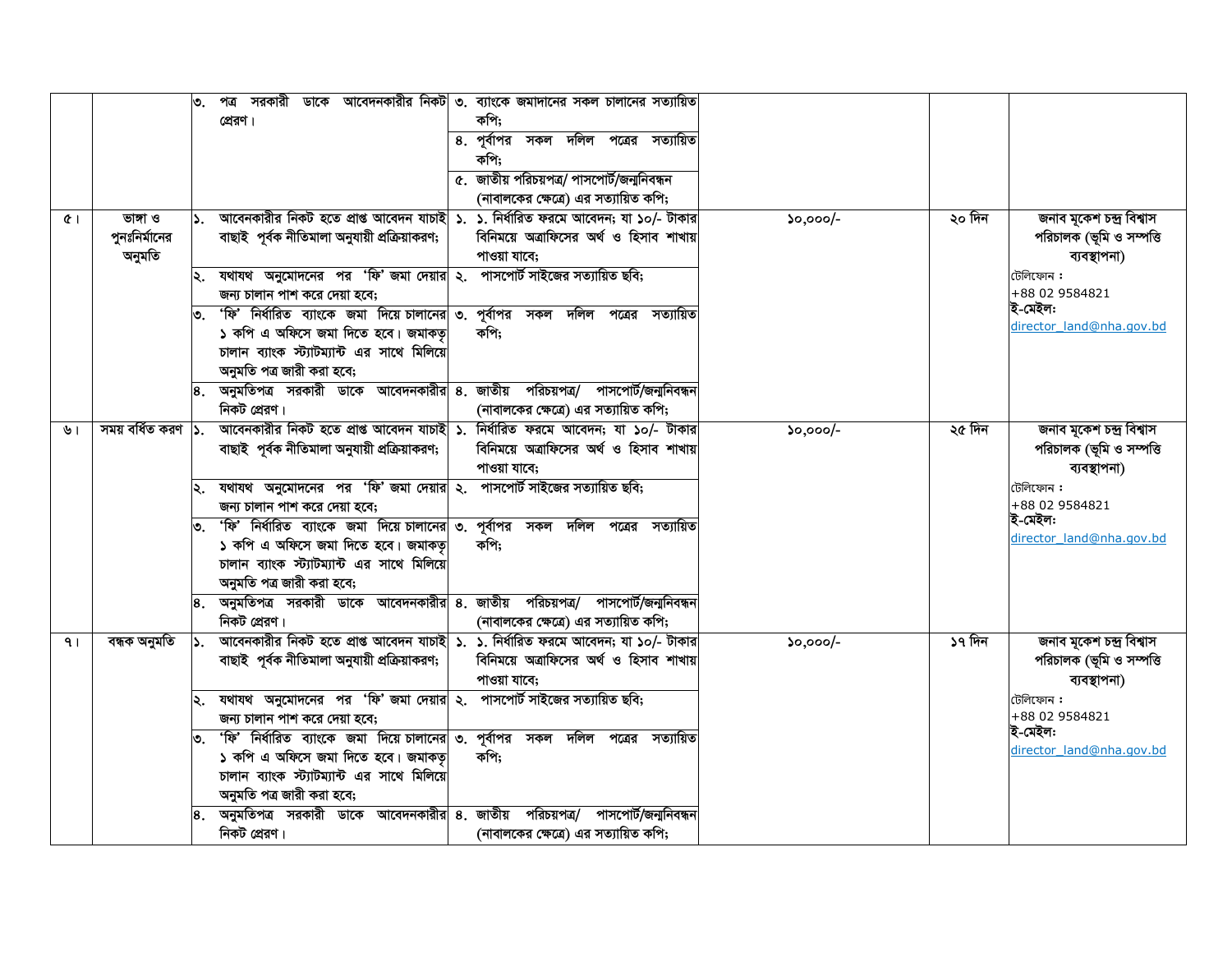|     |                                                         |                |                                                                                                                                                                                                                                                                                                                                                                                                                                                                                                                                                   | ৫. যে ব্যাংক হতে ঋণ গ্ৰহণ করা হবে সে<br>ব্যাংকের সম্মতিপত্র                                                                                                                                                                          |                                                                                          |            |                                                                                                                                             |
|-----|---------------------------------------------------------|----------------|---------------------------------------------------------------------------------------------------------------------------------------------------------------------------------------------------------------------------------------------------------------------------------------------------------------------------------------------------------------------------------------------------------------------------------------------------------------------------------------------------------------------------------------------------|--------------------------------------------------------------------------------------------------------------------------------------------------------------------------------------------------------------------------------------|------------------------------------------------------------------------------------------|------------|---------------------------------------------------------------------------------------------------------------------------------------------|
| ৮।  | প্লট/ফ্ল্যাটের দখল $\vert$ ১.<br>প্ৰদান                 |                | আবেনকারীর নিকট হতে প্রাপ্ত আবেদন যাচাই ১. নির্ধারিত ফরমে আবেদন; যা ১০/- টাকার<br>নীতিমালা<br>অনুযায়ী<br>বাছাই<br>পূৰ্বক<br>প্রক্রিয়াকরণ;                                                                                                                                                                                                                                                                                                                                                                                                        | বিনিময়ে অত্রাফিসের অর্থ ও হিসাব শাখায়<br>পাওয়া যাবে:<br>২. পাসপোর্ট সাইজের সত্যায়িত ছবি;<br>৩. পূর্বাপর সকল দলিল পত্রের সত্যায়িত<br>কপি;<br>8. জাতীয় পরিচয়পত্র/ পাসপোর্ট/জন্মনিবন্ধন<br>(নাবালকের ক্ষেত্রে) এর সত্যায়িত কপি; |                                                                                          | ২৩ দিন     | জনাব মোঃ রাশিদুল ইসলাম<br>সদস্য (ভূমি ও সম্পত্তি ব্যবস্থাপনা)<br>টেলিফোন :<br>+88 02 9563106<br>ই-মেইল:<br>member land@nha.gov.bd           |
| ৯।  | একাধিক প্লটের<br>উপর যৌথভাবে<br>ভবন নির্মানের<br>অনুমতি | $\mathsf{S}$ . | আবেনকারীর নিকট হতে প্রাপ্ত আবেদন যাচাই ১. নির্ধারিত ফরমে আবেদন; যা ১০/- টাকার<br>বাছাই পূৰ্বক নীতিমালা অনুযায়ী প্ৰক্ৰিয়াকরণ;<br>২. যথাযথ অনুমোদনের পর 'ফি' জমা দেয়ার ২. পাসপোর্ট সাইজের সত্যায়িত ছবি;<br>জন্য চালান পাশ করে দেয়া হবে;<br>'ফি' নির্ধারিত ব্যাংকে জমা দিয়ে চালানের ৩. পূর্বাপর সকল দলিল পত্রের সত্যায়িত<br>১ কপি এ অফিসে জমা দিতে হবে। জমাকড়<br>চালান ব্যাংক স্ট্যাটম্যান্ট এর সাথে মিলিয়ে<br>অনুমতি পত্র জারী করা হবে;<br>8. অনুমতিপত্র সরকারী ডাকে আবেদনকারীর ৪. জাতীয় পরিচয়পত্র/ পাসপোর্ট/জন্মনিবন্ধন<br>নিকট প্রেরণ। | বিনিময়ে অত্রাফিসের অর্থ ও হিসাব শাখায়<br>পাওয়া যাবে;<br>কপি;<br>(নাবালকের ক্ষেত্রে) এর সত্যায়িত কপি;                                                                                                                             | ২০,০০০/-                                                                                 | ৫৫ দিন     | জনাব মোঃ রাশিদুল ইসলাম<br>সদস্য (ভূমি ও সম্পত্তি ব্যবস্থাপনা)<br>টেলিফোন :<br>+88 02 9563106<br>ই-মেইল:<br>member land@nha.gov.bd           |
| 501 | দান/হেবা অনুমতি  ১.                                     |                | আবেনকারীর নিকট হতে প্রাপ্ত আবেদন যাচাই ১. নির্ধারিত ফরমে আবেদন; যা ১০/- টাকার<br>বাছাই পূৰ্বক নীতিমালা অনুযায়ী প্ৰক্ৰিয়াকরণ;<br>যথাযথ অনুমোদনের পর 'ফি' জমা দেয়ার ২. পাসপোর্ট সাইজের সত্যায়িত ছবি;<br>জন্য চালান পাশ করে দেয়া হবে;<br>'ফি' নির্ধারিত ব্যাংকে জমা দিয়ে চালানের ৩. পূর্বাপর সকল দলিল পত্রের সত্যায়িত<br>১ কপি এ অফিসে জমা দিতে হবে। জমাকত<br>চালান ব্যাংক স্ট্যাটম্যান্ট এর সাথে মিলিয়ে<br>অনুমতি পত্র জারী করা হবে;<br>8. অনুমতিপত্র সরকারী ডাকে আবেদনকারীর ৪. দাতা<br>নিকট প্রেরণ।                                        | বিনিময়ে অত্রাফিসের অর্থ ও হিসাব শাখায়<br>পাওয়া যাবে:<br>কপি;<br>গ্রহিতার<br>জাতীয়<br>ও<br>পরিচয়পত্র/পাসপোর্ট/জন্দ নিবন্ধন<br>সনদ<br>(নাবালকের ক্ষেত্রে) এর সত্যায়িত কপি                                                        | $0.000/-$                                                                                | ৫১ দিন     | জনাব মূকেশ চন্দ্ৰ বিশ্বাস<br>পরিচালক (ভূমি ও সম্পত্তি<br>ব্যবস্থাপনা)<br>টেলিফোন :<br>+88 02 9584821<br>ই-মেইল:<br>director land@nha.gov.bd |
| 331 | খন্ড প্লট বরাদ্দ                                        | $\mathsf{S}$ . | আবেনকারীর নিকট হতে প্রাপ্ত আবেদন যাচাই ১. নির্ধারিত ফরমে আবেদন; যা ১০/- টাকার<br>বাছাই পূৰ্বক নীতিমালা অনুযায়ী প্ৰক্ৰিয়াকরণ;<br>যথাযথ অনুমোদনের পর বরাদ্দপত্র জারী;<br>অনুমতিপত্র সরকারী ডাকে আবেদনকারীর ৩. পূর্বাপর সকল দলিল পত্রের সত্যায়িত<br>নিকট প্রেরণ।                                                                                                                                                                                                                                                                                  | বিনিময়ে অত্রাফিসের অর্থ ও হিসাব শাখায়<br>পাওয়া যাবে;<br>২. পাসপোর্ট সাইজের সত্যায়িত ছবি;<br>কপি;                                                                                                                                 | খন্ড জমির মূল্য কর্তৃপক্ষ কর্তৃক নির্ধারিত<br>সংশ্লিষ্ট এলাকার জমির মূল্যের দ্বিগুণ হবে। | ৬৮-১৪৩ দিন | জনাব মোঃ রাশিদুল ইসলাম<br>সদস্য (ভূমি ও সম্পত্তি ব্যবস্থাপনা)<br>টেলিফোন :<br>+88 02 9563106<br>ই-মেইল:<br>member land@nha.gov.bd           |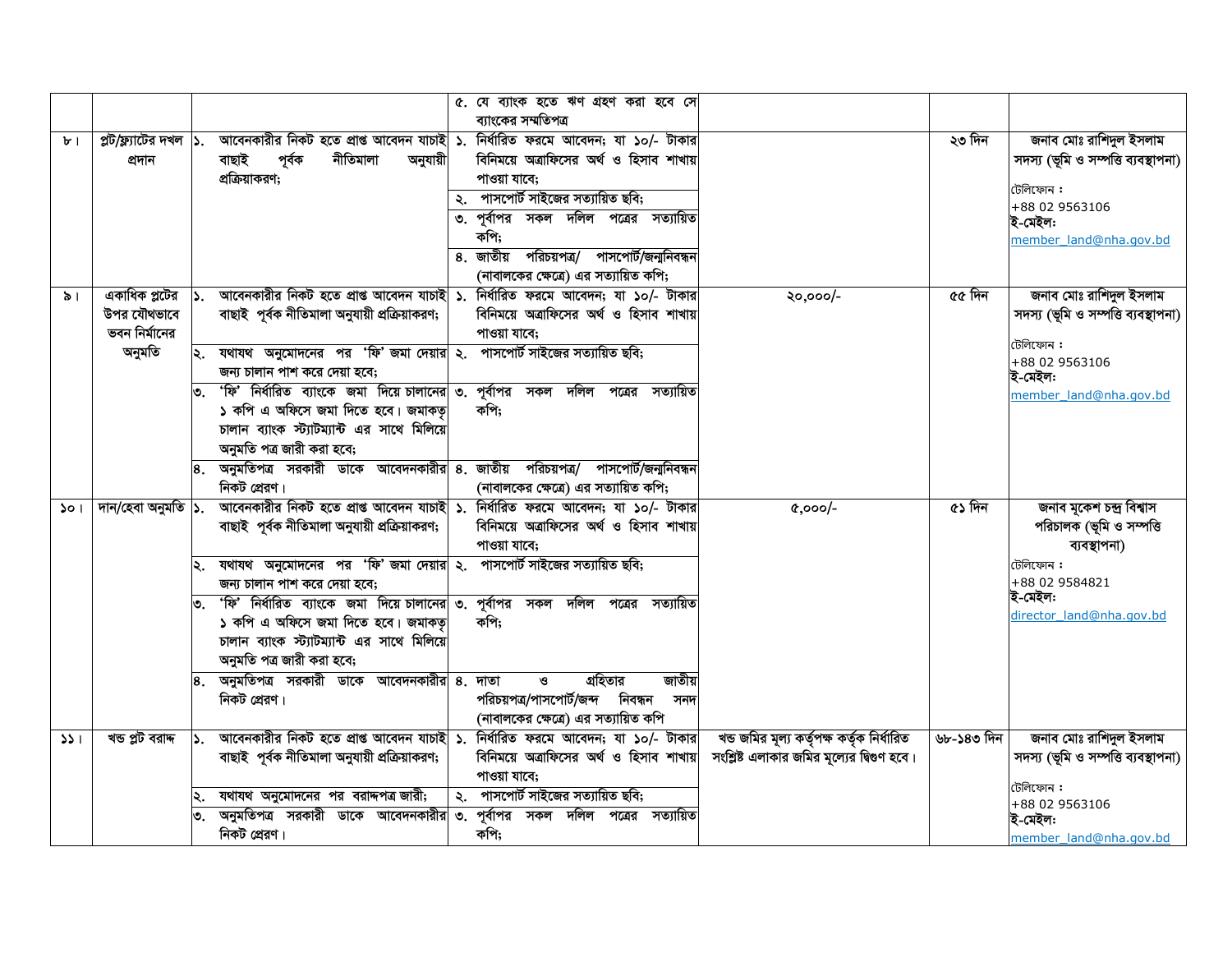|     |                                      |      |                                                                                                                                | ৪. জাতীয় পরিচয়পত্র/ পাসপোর্ট/জন্মনিবন্ধন<br>(নাবালকের ক্ষেত্রে) এর সত্যায়িত কপি; |                              |                      |        |                                                               |
|-----|--------------------------------------|------|--------------------------------------------------------------------------------------------------------------------------------|-------------------------------------------------------------------------------------|------------------------------|----------------------|--------|---------------------------------------------------------------|
| 321 | প্লট<br>বিভাজন/একত্রিকর<br>ণর অনুমতি |      | আবেনকারীর নিকট হতে প্রাপ্ত আবেদন যাচাই ১. নির্ধারিত ফরমে আবেদন; যা ১০/- টাকার<br>বাছাই পূৰ্বক নীতিমালা অনুযায়ী প্ৰক্ৰিয়াকরণ; | বিনিময়ে অত্রাফিসের অর্থ ও হিসাব শাখায়<br>পাওয়া যাবে:                             |                              |                      | ৬৮ দিন | জনাব মোঃ রাশিদুল ইসলাম<br>সদস্য (ভূমি ও সম্পত্তি ব্যবস্থাপনা) |
|     |                                      | ২.   | অনুমোদনের পর অনুমোদনপত্র ২. পাসপোর্ট সাইজের-সত্যায়িত-ছবি;<br>যথাযথ<br>জারী;                                                   |                                                                                     |                              |                      |        | টেলিফোন:<br>+88 02 9563106<br>ই-মেইল:                         |
|     |                                      |      | অনুমতিপত্র সরকারী ডাকে আবেদনকারীর ৩. পূর্বাপর সকল দলিল পত্রের সত্যায়িত<br>নিকট প্রেরণ।                                        | কপি:<br>8. জাতীয় পরিচয়পত্র/ পাসপোর্ট/জন্মনিবন্ধন                                  |                              |                      |        | member land@nha.gov.bd                                        |
|     |                                      |      |                                                                                                                                | (নাবালকের ক্ষেত্রে) এর সত্যায়িত কপি;                                               |                              |                      |        |                                                               |
| 301 | বাড়ী বরাদ্দ                         | ا دا | আবেনকারীর নিকট হতে প্রাপ্ত আবেদন যাচাই ১. নির্ধারিত ফরমে আবেদন; যা ১০/- টাকার<br>বাছাই পূৰ্বক নীতিমালা অনুযায়ী প্ৰক্ৰিয়াকরণ; | বিনিময়ে অত্রাফিসের অর্থ ও হিসাব শাখায়<br>পাওয়া যাবে:                             |                              |                      | ৫৩ দিন | জনাব মোঃ রাশিদুল ইসলাম<br>সদস্য (ভূমি ও সম্পত্তি ব্যবস্থাপনা) |
|     |                                      |      | যথাযথ অনুমোদনের পর বরাদ্দপত্র জারী;                                                                                            | ২. পাসপোর্ট সাইজের সত্যায়িত ছবি;                                                   |                              |                      |        | টেলিফোন:<br>+88 02 9563106                                    |
|     |                                      |      | বরাদ্দপত্র সরকারী ডাকে আবেদনকারীর নিকট ৩. পূর্বাপর  সকল  দলিল  পত্রের  সত্যায়িত                                               | কপি;                                                                                |                              |                      |        | ই-মেইল:                                                       |
|     |                                      |      | প্রেরণ।                                                                                                                        | 8. জাতীয় পরিচয়পত্র/ পাসপোর্ট/জন্মনিবন্ধন<br>(নাবালকের ক্ষেত্রে) এর সত্যায়িত কপি; |                              |                      |        | member_land@nha.gov.bd                                        |
| 381 | রেজিস্ট্রেশন                         |      | আবেনকারীর নিকট হতে প্রাপ্ত আবেদন যাচাই ১. নির্ধারিত ফরমে আবেদন; যা ১০/- টাকার                                                  |                                                                                     |                              |                      | ৫০ দিন | জনাব মোঃ রাশিদুল ইসলাম                                        |
|     |                                      |      | বাছাই পূৰ্বক নীতিমালা অনুযায়ী প্ৰক্ৰিয়াকরণ;                                                                                  | বিনিময়ে অত্রাফিসের অর্থ ও হিসাব শাখায়<br>পাওয়া যাবে:                             |                              |                      |        | সদস্য (ভূমি ও সম্পত্তি ব্যবস্থাপনা)                           |
|     |                                      | ₹.   | পর<br>যথাযথ<br>অনুমোদনের                                                                                                       | লীজ দলিল ২. পাসপোর্ট সাইজের সত্যায়িত ছবি;                                          |                              |                      |        | টেলিফোন:<br>+88 02 9563106                                    |
|     |                                      |      | সম্পাদন।                                                                                                                       | ৩. পূর্বাপর সকল দলিল পত্রের সত্যায়িত<br>কপি;                                       |                              |                      |        | ই-মেইল:<br>member land@nha.gov.bd                             |
|     |                                      |      |                                                                                                                                | ৪. জাতীয় পরিচয়পত্র/ পাসপোর্ট/জন্মনিবন্ধন                                          |                              |                      |        |                                                               |
|     |                                      |      |                                                                                                                                | (নাবালকের ক্ষেত্রে) এর সত্যায়িত কপি;                                               |                              |                      |        |                                                               |
| 361 | আমমোজার নামা  ১.                     |      | আবেনকারীর নিকট হতে প্রাপ্ত আবেদন যাচাই ১. নির্ধারিত ফরমে আবেদন; যা ১০/- টাকার আবাসিক প্লট:                                     | বিনিময়ে অত্রাফিসের অর্থ ও হিসাব শাখায় ২ কাঠার নিচে                                |                              |                      | 8১ দিন | জনাব মোঃ রাশিদুল ইসলাম                                        |
|     | নিয়োগ ও গ্রহণের<br>অনুমতি           |      | বাছাই পূৰ্বক নীতিমালা অনুযায়ী প্ৰক্ৰিয়াকরণ;                                                                                  | পাওয়া যাবে;                                                                        | ৫ কাঠার নিচে                 | ২০,০০০/-<br>৩০,০০০/- |        | সদস্য (ভূমি ও সম্পত্তি ব্যবস্থাপনা)                           |
|     |                                      |      | যথাযথ  অনুমোদনের  পর  'ফি' জমা দেয়ার ২.  আমমোজার দাতা গ্রহিতার পাসপোর্ট সাইজের ৫ কাঠা হতে তদুর্ধ                              |                                                                                     |                              | ৩৫,০০০/-             |        | টেলিফোন:                                                      |
|     |                                      |      | জন্য চালান পাশ করে দেয়া হবে;                                                                                                  | সত্যায়িত ছবি;                                                                      |                              |                      |        | +88 02 9563106<br>ই-মেইল:                                     |
|     |                                      |      | 'ফি' নির্ধারিত ব্যাংকে জমা দিয়ে চালানের ৩. প্রযোজ্য ক্ষেত্রে                                                                  | আমমোক্তার                                                                           | দলিলের পুনর্বাসন প্লট        |                      |        | member land@nha.gov.bd                                        |
|     |                                      |      | ১ কপি এ অফিসে জমা দিতে হবে। জমাকত<br>চালান ব্যাংক স্ট্যাটম্যান্ট এর সাথে মিলিয়ে                                               | সাৰ্টিফাইড কপি;                                                                     | ২ কাঠার নিচে<br>৫ কাঠার নিচে | ৩০,০০০/-<br>80,000/- |        |                                                               |
|     |                                      |      | অনুমতি পত্র জারী করা হবে;                                                                                                      |                                                                                     | ৫ কাঠা হতে তদুৰ্ধ            | $0,000/-$            |        |                                                               |
|     |                                      | 8.   | অনুমতিপত্র সরকারী ডাকে আবেদনকারীর ৪. পূর্বাপর সকল দলিল                                                                         | পত্রের<br>সত্যায়িত                                                                 |                              |                      |        |                                                               |
|     |                                      |      | নিকট প্রেরণ।                                                                                                                   | কপি;                                                                                |                              |                      |        |                                                               |
|     |                                      |      |                                                                                                                                | জাতীয়<br>গ্রহিতার<br>৫. দাতা<br>$\mathcal{O}$                                      |                              |                      |        |                                                               |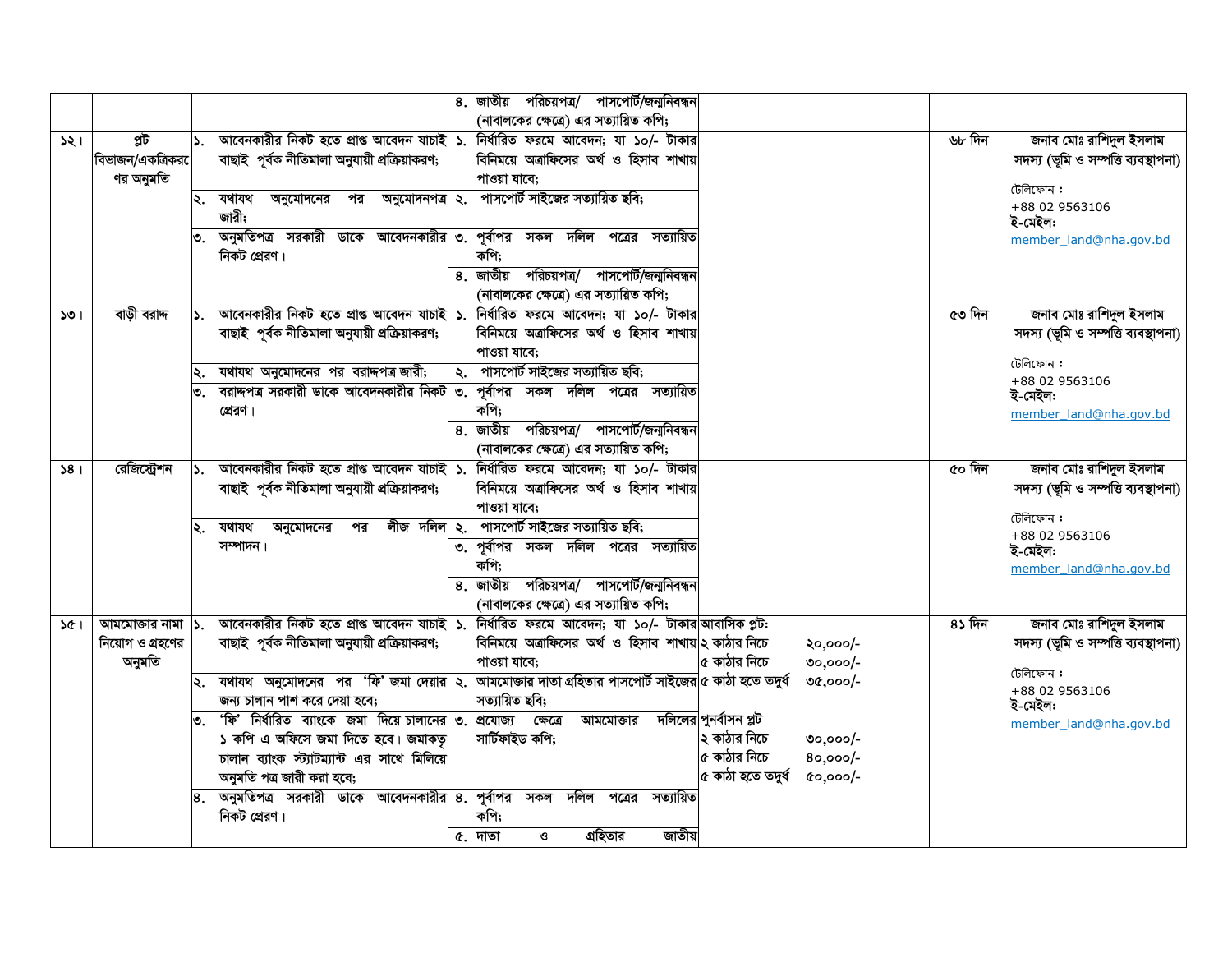|     |  |                                                                                                                                          |              | পরিচয়পত্র/পাসপোর্ট/জন্দ নিবন্ধন      |  | সনদ |                                                                               |  |         |                                     |
|-----|--|------------------------------------------------------------------------------------------------------------------------------------------|--------------|---------------------------------------|--|-----|-------------------------------------------------------------------------------|--|---------|-------------------------------------|
|     |  |                                                                                                                                          |              | (নাবালকের ক্ষেত্রে) এর সত্যায়িত কপি  |  |     |                                                                               |  |         |                                     |
| 391 |  | কনভারশন অনুমতি ১. আবেনকারীর নিকট হতে প্রাপ্ত আবেদন যাচাই ১. নির্ধারিত ফরমে আবেদন; যা ১০/- টাকার কর্তৃপক্ষ কর্তৃক জারীকৃত সর্বশেষ পরিপত্র |              |                                       |  |     |                                                                               |  | ৬০ দিন  | জনাব মোঃ রাশিদুল ইসলাম              |
|     |  | বাছাই পূৰ্বক নীতিমালা অনুযায়ী প্ৰক্ৰিয়াকরণ;                                                                                            |              |                                       |  |     | বিনিময়ে অত্রাফিসের অর্থ ও হিসাব শাখায় অনুযায়ী কনভারশন ফি আদায় করা হবে। যা |  |         | সদস্য (ভূমি ও সম্পত্তি ব্যবস্থাপনা) |
|     |  |                                                                                                                                          | পাওয়া যাবে; |                                       |  |     | হিসাব সহকারীগণ হিসাব করে দায়িতৃপ্রাপ্ত                                       |  |         | টেলিফোন:                            |
|     |  | যথাযথ অনুমোদনের পর 'ফি' জমা দেয়ার ২. পাসপোর্ট সাইজের সত্যায়িত ছবি;                                                                     |              |                                       |  |     | কৰ্মকৰ্তা দ্বাৱা চালান পাশ করিয়ে দিবেন।                                      |  |         | +88 02 9563106                      |
|     |  | জন্য চালান পাশ করে দেয়া হবে;                                                                                                            |              |                                       |  |     |                                                                               |  |         | ই-মেইল:                             |
|     |  | $\vert$ ৩. 'ফি' নির্ধারিত ব্যাংকে জমা দিয়ে চালানের $\vert$ ৩. পূর্বাপর সকল দলিল পত্রের সত্যায়িত                                        |              |                                       |  |     |                                                                               |  |         | member land@nha.gov.bd              |
|     |  | ১ কপি এ অফিসে জমা দিতে হবে। জমাকত।                                                                                                       | কপি;         |                                       |  |     |                                                                               |  |         |                                     |
|     |  | চালান ব্যাংক স্ট্যাটম্যান্ট এর সাথে মিলিয়ে                                                                                              |              |                                       |  |     |                                                                               |  |         |                                     |
|     |  | অনুমতি পত্র জারী করা হবে;                                                                                                                |              |                                       |  |     |                                                                               |  |         |                                     |
|     |  | অনুমতিপত্র সরকারী ডাকে আবেদনকারীর ৪ জাতীয় পরিচয়পত্র/ পাসপোর্ট/জন্মনিবন্ধন                                                              |              |                                       |  |     |                                                                               |  |         |                                     |
|     |  | নিকট প্রেরণ।                                                                                                                             |              | (নাবালকের ক্ষেত্রে) এর সত্যায়িত কপি; |  |     |                                                                               |  |         |                                     |
|     |  |                                                                                                                                          |              | ৫. দায়মুক্তি ছাড়পত্রের কপি।         |  |     |                                                                               |  |         |                                     |
| 391 |  | বিকল্প প্লট বরাদ্দ  ১. আবেনকারীর নিকট হতে প্রাপ্ত আবেদন যাচাই  ১. নির্ধারিত ফরমে আবেদন; যা ১০/- টাকার                                    |              |                                       |  |     |                                                                               |  | ১৬৮ দিন | জনাব মোঃ রাশিদুল ইসলাম              |
|     |  | বাছাই পূৰ্বক নীতিমালা অনুযায়ী প্ৰক্ৰিয়াকরণ;   বিনিময়ে অত্রাফিসের অর্থ ও হিসাব শাখায়                                                  |              |                                       |  |     |                                                                               |  |         | সদস্য (ভূমি ও সম্পত্তি ব্যবস্থাপনা) |
|     |  |                                                                                                                                          | পাওয়া যাবে; |                                       |  |     |                                                                               |  |         | টেলিফোন:                            |
|     |  | যথাযথ অনুমোদনের পর বরাদ্দপত্রজারী;                                                                                                       |              | ২. পাসপোর্ট সাইজের সত্যায়িত ছবি;     |  |     |                                                                               |  |         | +88 02 9563106                      |
|     |  | ৩. বরাদ্দপত্র সরকারী ডাকে আবেদনকারীর নিকট ৩. পূর্বাপর  সকল  দলিল  পত্রের  সত্যায়িত                                                      |              |                                       |  |     |                                                                               |  |         | ই-মেইল:                             |
|     |  | প্রেরণ।                                                                                                                                  | কপি;         |                                       |  |     |                                                                               |  |         | member_land@nha.gov.bd              |
|     |  |                                                                                                                                          | ৪. জাতীয়    | পরিচয়পত্র/ পাসপোর্ট/জন্মনিবন্ধন      |  |     |                                                                               |  |         |                                     |
|     |  |                                                                                                                                          |              | (নাবালকের ক্ষেত্রে) এর সত্যায়িত কপি; |  |     |                                                                               |  |         |                                     |

## <u>প্রাতিষ্ঠানিক সেবা</u> ২.

<u> $\overline{\phantom{1}}$ ২.১ নাগরিক সেবা :</u>

| ক্ৰমিক     | সেবার নাম          | সেবা প্ৰদান পদ্ধতি       | প্ৰয়োজনীয় কাগজপত্ৰ এবং প্ৰাপ্তিস্থান | সেবার মূল্য এবং পরিশোধ পদ্ধতি | সেবা প্রদানের | দায়িতৃপ্ৰাপ্ত কৰ্মকৰ্তা (নাম, পদবী,      |
|------------|--------------------|--------------------------|----------------------------------------|-------------------------------|---------------|-------------------------------------------|
| নং         |                    |                          |                                        |                               | সময়-সীমা     | ফোন নম্বর ও ই-মেইল)                       |
| $\Delta$ 1 | জাতীয় গহায়ন      | বিভাগীয় দপ্তরের মাধ্যমে | বিধি মতে                               | নিৰ্ধারিত মূল্যে              | ৬০ দিন        | জনাব এ,কিউ,এম শাহজালাল                    |
|            | কর্তৃপক্ষে ঠিকাদার |                          |                                        |                               |               | মজুমদার, তত্ত্বাবধায়ক প্রকৌশলী,          |
|            | তালিকাভূক্তিকরণ    |                          |                                        |                               |               | সমন্বয় ও উন্নয়ন, জাতীয় গৃহায়ন         |
|            | /শ্ৰেণী উন্নীতকরণ  |                          |                                        |                               |               | কর্তৃপক্ষ, সেগুনবাগিচা, ঢাকা              |
|            |                    |                          |                                        |                               |               | মোবাইল :                                  |
|            |                    |                          |                                        |                               |               | ই-মেইল:                                   |
| ২।         | রিয়েল এস্টেট      | বিভাগীয় দপ্তরের মাধ্যমে | বিধি মতে                               | নিৰ্ধারিত মূল্যে              |               |                                           |
|            | ডেভেলপার নিবন্ধন   |                          |                                        |                               |               | তত্ত্বাবধায়ক প্রকৌশলী                    |
|            |                    |                          |                                        |                               |               | পরিকল্পনা, নক্শা ও বিশেষ প্রকল্প, $\vert$ |
|            |                    |                          |                                        |                               |               | জাতীয় গৃহায়ন কৰ্তৃপক্ষ,                 |
|            |                    |                          |                                        |                               |               | সেগুনবাগিচা, ঢাকা                         |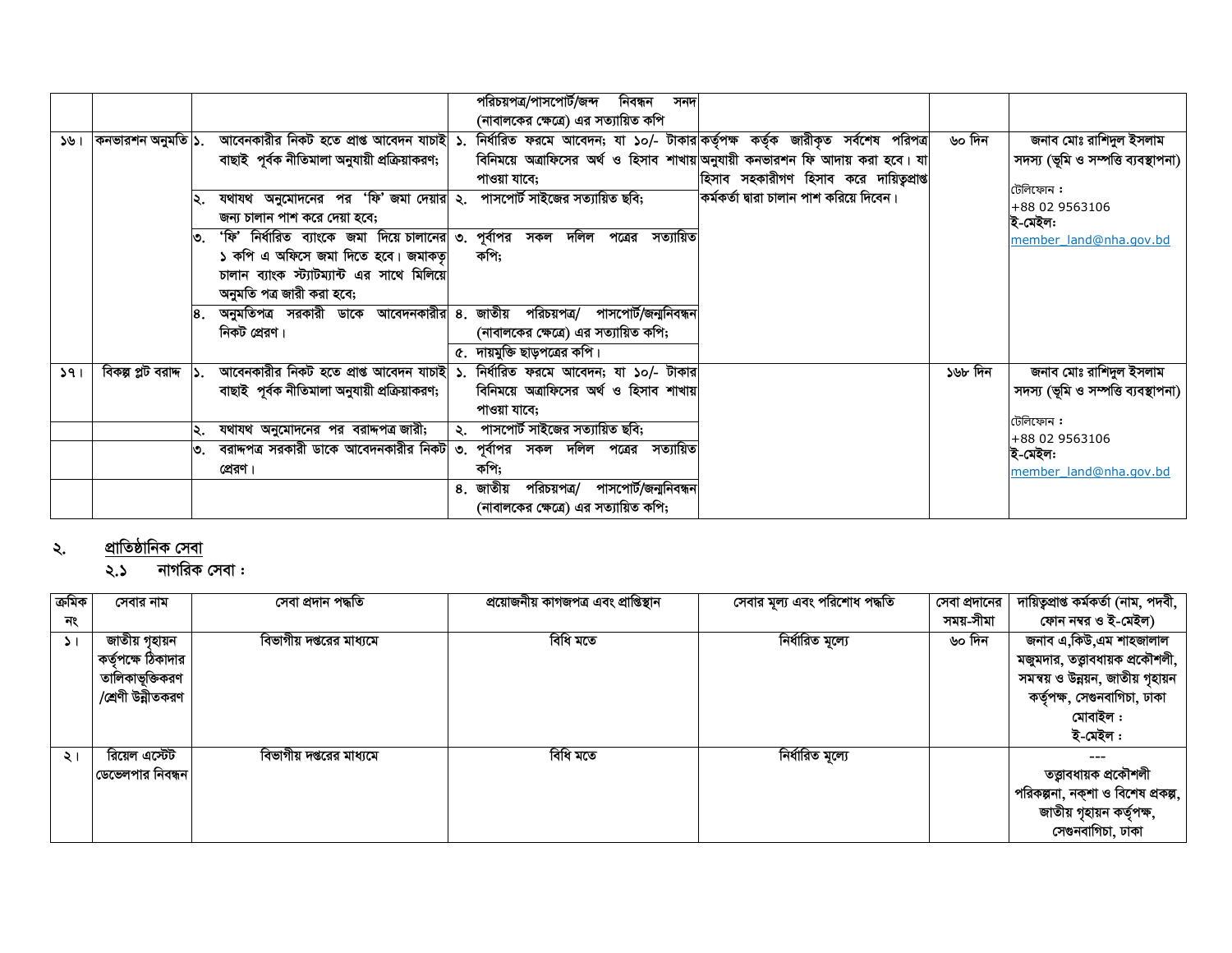|         |                                  |                         |          |                  | মোবাইল :<br>ই-মেইল :                                                                                                                          |
|---------|----------------------------------|-------------------------|----------|------------------|-----------------------------------------------------------------------------------------------------------------------------------------------|
| $\circ$ | রিয়েল এস্টেট<br>প্ৰকল্প অনুমোদন | বিভাগীয় দগুরের মাধ্যমে | বিধি মতে | নিৰ্ধারিত মূল্যে | $---$<br>তত্ত্বাবধায়ক প্রকৌশলী<br>পরিকল্পনা, নক্শা ও বিশেষ প্রকল্প,<br>জাতীয় গৃহায়ন কৰ্তৃপক্ষ,<br>সেগুনবাগিচা, ঢাকা<br>মোবাইল :<br>ই-মেইল: |

## <u>আভ্যন্তরীণ সেবা :</u> ২.

| ক্ৰমিক<br>নং  | সেবার নাম                    | সেবা প্ৰদান পদ্ধতি                                                                                                                                                                                                                                                                                               | প্ৰয়োজনীয় কাগজপত্ৰ এবং প্ৰাপ্তিস্থান                                                                                                                             | সেবার মূল্য এবং পরিশোধ পদ্ধতি | সেবা প্রদানের<br>সময়-সীমা | দায়িতৃপ্ৰাপ্ত কৰ্মকৰ্তা (নাম, পদবী, ফোন<br>নম্বর ও ই-মেইল)                                                                                                                        |
|---------------|------------------------------|------------------------------------------------------------------------------------------------------------------------------------------------------------------------------------------------------------------------------------------------------------------------------------------------------------------|--------------------------------------------------------------------------------------------------------------------------------------------------------------------|-------------------------------|----------------------------|------------------------------------------------------------------------------------------------------------------------------------------------------------------------------------|
| $\mathcal{L}$ | পেনশন ও<br>পিআরএল<br>অনুমোদন | পেনশন/পি আর এল ভোগের অনুমতির আবেদন ১.আবেদনকারীর<br> গণ  কর্মচারী  (অবসর  গ্রহণ)  আইন  ১৯৭৪  এবং সুপরিশসহ নির্ধারিত ফরমে আবেদন<br>বিধিমালা এবং গণ কর্মচারী (অবসর গ্রহন) ২. অঙ্গীকারনামা<br> বিধিমালা  ১৯৭৫  অনুযায়ী  নিম্পত্তিপূর্বক  অফিস ৩. পারিবারিক পেনশনের জন্য ওয়ারিশান সনদ ও<br>আদেশ/ জি ও জারী করা হয়। | কৰ্মকৰ্তার<br>নিয়ন্ত্রণকারী<br> তাদের ছবি<br>$ {\bf 8}. \;$ পি আর এল এর আদেশের কপি<br>৫. আবেদনকারীর ছবি<br>৬. পাঁচ আঙ্গুলের ছাপ<br>৭. সকল কর্মস্থলের না দাবী পত্র | বিনামূল্যে                    | ২০ দিন                     | জনাব মোঃ মুশফিকুল ইসলাম<br>উপ-পরিচালক (প্রশাসন ও প্রশিক্ষণ)<br>জাতীয় গৃহায়ন কর্তৃপক্ষ,<br>সেগুনবাগিচা, ঢাকা<br>মোবাইল :<br>ই-মেইল:                                               |
| $\geq 1$      | টাইম                         | প্ৰাপ্ত আবেদনপত্ৰ যাচাইপূৰ্বক জন প্ৰশাসন মন্ত্ৰণালয় ১.আবেদনকারীর<br>ক্ষেল/সিলেকশন  ও অর্থ বিভাগের এতদবিষয়ে জারীকতৃ নির্দেশনা সুপরিশসহ<br>গ্রেড/চাকুরী স্থায়ী  অনুযায়ী বিভাগীয় পদোন্নতি কমিটির সুপারিশের আবেদন<br>করণ/নিয়মিত করণ ভিত্তিতে জি ও জারীকরণ                                                      | কৰ্মকৰ্তার<br>নিয়ন্ত্রণকারী<br>২.চাকুরীর খতিয়ান বহি<br>৩. বার্ষিক গোপনীয় অনুবেদন<br>৪.শৃঙ্খলামূলক প্ৰতিবেদন।                                                    | বিনামূল্যে                    | ৩০ দিন                     | জনাব মোঃ মুশফিকুল ইসলাম<br>উপ-পরিচালক (প্রশাসন ও প্রশিক্ষণ)<br>জাতীয় গৃহায়ন কৰ্তৃপক্ষ,<br>সেগুনবাগিচা, ঢাকা<br>মোবাইল : +88 01715868609<br>ই-মেইল:<br>director admin@nha.gov.bd  |
| $\circ$       | ও অন্যান্য ছুটি<br>মঞ্জুর    | শ্রান্তি বিনোদন ছুট  ১. আবেদন যাচাই বাছাই অন্তে বাংলাদেশ চাকুরী ১.আবেদনকারীর<br>(বিনোদন ভাতা) বিধিমারা ১৯৭৯ অনুযাায়ী সুপরিশসহ আবেদন<br>প্রক্রিয়াকরণ<br>২. ছুটির প্রাপ্যতা সাপেক্ষে ভাতাসহ ছুটি মঞ্জুর                                                                                                          | কৰ্মকৰ্তার<br>নিয়ন্ত্রণকারী<br>২.ছুটির নির্ধারিত ফরম (পুরণকত)<br>৩. শ্রান্তি বিনোদন ছুটি প্রপ্যতার প্রমাণক                                                        | বিনামূল্যে                    | ২০ দিন                     | জনাব মোঃ মুশফিকুল ইসলাম<br>উপ-পরিচালক (প্রশাসন ও প্রশিক্ষণ)<br>জাতীয় গৃহায়ন কৰ্তৃপক্ষ,<br>সেগুনবাগিচা, ঢাকা<br>মোবাইল : +88 01715868609<br>ই-মেইল :<br>director admin@nha.gov.bd |